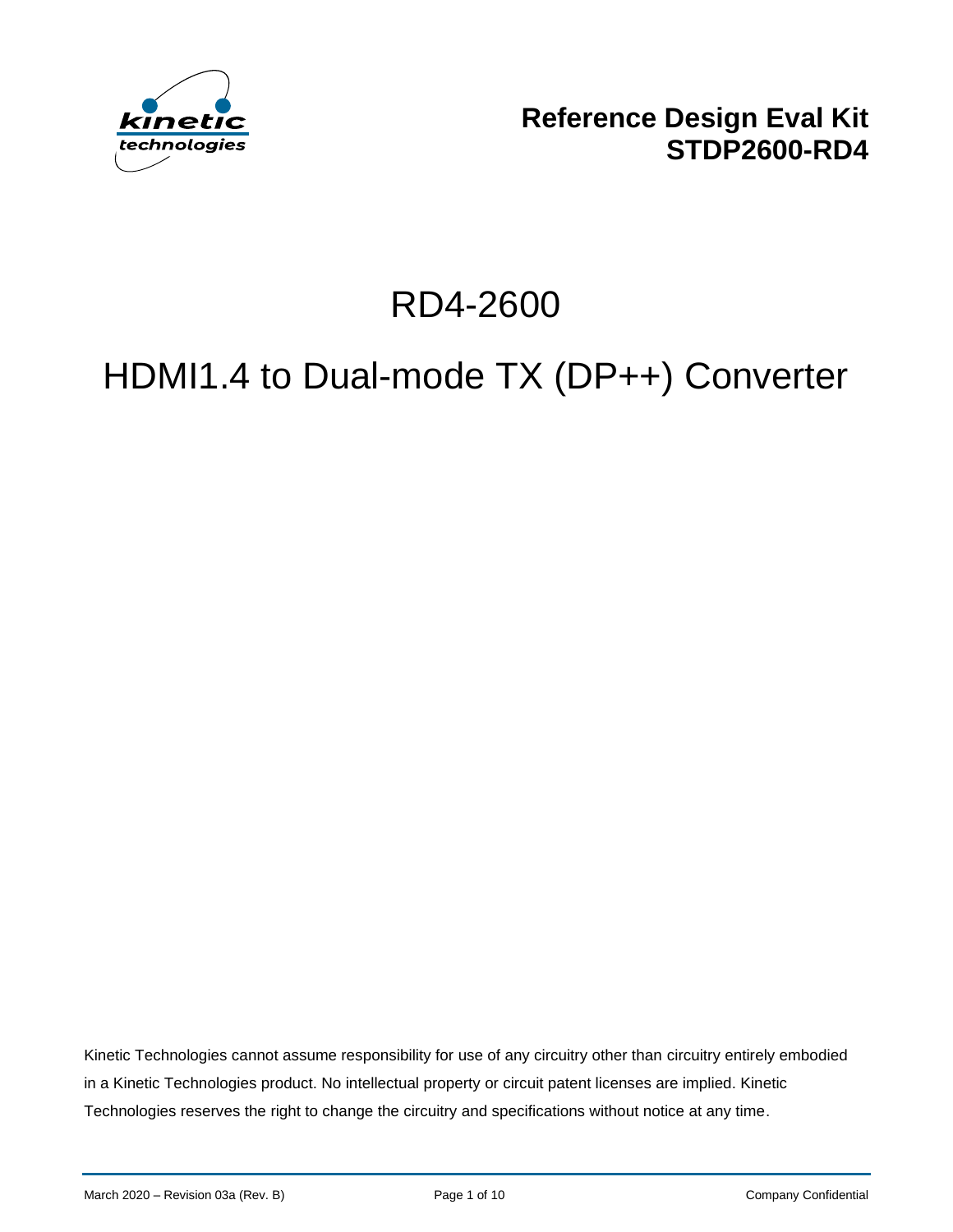

#### Contents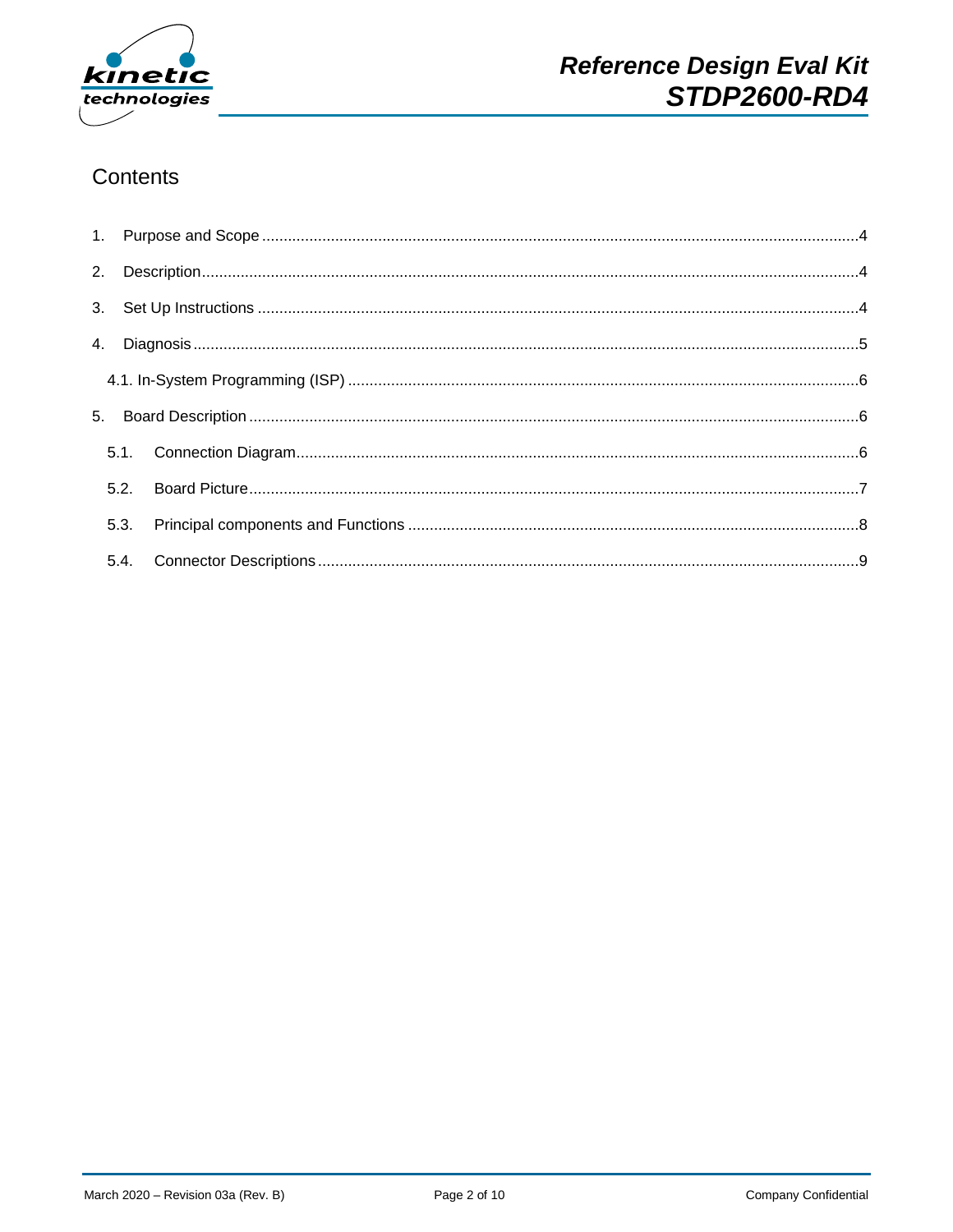

#### List of Tables

## List of Figures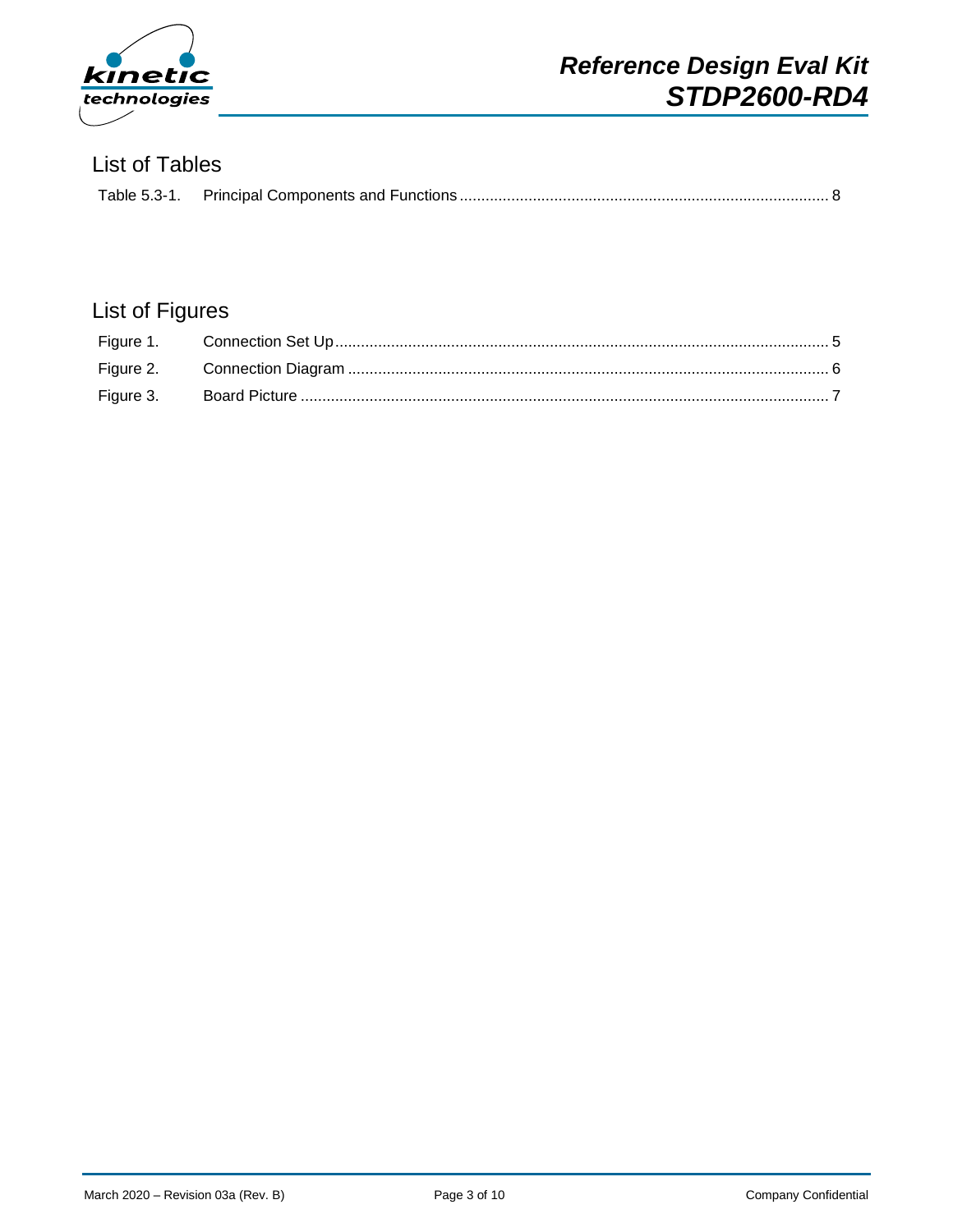

# <span id="page-3-0"></span>1. Purpose and Scope

This user guide provides set up instructions and the description of the STDP2600 reference board RD4-2600 (P/N 400-627) targeted for HDMI to DP++ (DisplayPort TX or HDMI/DVI output) conversion applications.

# <span id="page-3-1"></span>2. Description

The STDP2600 is Kinetic's latest generation of HDMI converter series product that features an HDMI1.4 compliant receiver and DisplayPort dual mode transmitter technology that supports both DisplayPort and TMDS signal formats. The HDMI receiver supports a link rate up to 3.0GHz, 3D video formats and 16-bit deep color. The DisplayPort transmitter supports HBR2 speed, a data rate of 5.4 Gbps per lane with a total bandwidth of 21.6 Gbps link rate. In addition, the DisplayPort transmitter is capable of supporting HDMI or single link DVI output through a passive level translator (dongle). When configured as HDMI output, this device supports link rate up to 2.97 Gbps that corresponds to a pixel rate of 297 MHz, adequate for supporting video resolution up to FHD 120 Hz with all 3D formats.

The STDP2600 RD4 board is intended for the product evaluation and testing. The board contains a standard HDMI input connector, a standard DP++ output connector and a micro USB connector for powering. It also includes an SPI flash for storing the firmware, a UART connector for debugging and In-system programming purpose (Firmware download) and an I2C slave interface to configure the device from an external host controller (optional).

## <span id="page-3-2"></span>3. Set Up Instructions

The picture below is a typical connection diagram showing a Notebook with HDMI output drivinga TV/monitor using STDP2600 RD board.

- 1. Connect HDMI output from the notebook to HDMI input of STDP2600 RD board usingstandard HDMI cable.
- 2. Connect the DP output of STDP2600 RD board to either DP input of LCD monitor or HDMIinput of the TV/LCD monitor through a passive dongle.
- 3. Power up the RD board by plugging in the microUSB cable (supplied with board) from an external USB source (Ex: one of the USB ports from the Notebook).
- 4. Use a DP monitor/ HDMI TV that has audio output for testing the audio conversion throughthe STDP2600 RD board as well.
- 5. Once the connection is established and the board is powered, an image should appear on the screen within 2-3 seconds.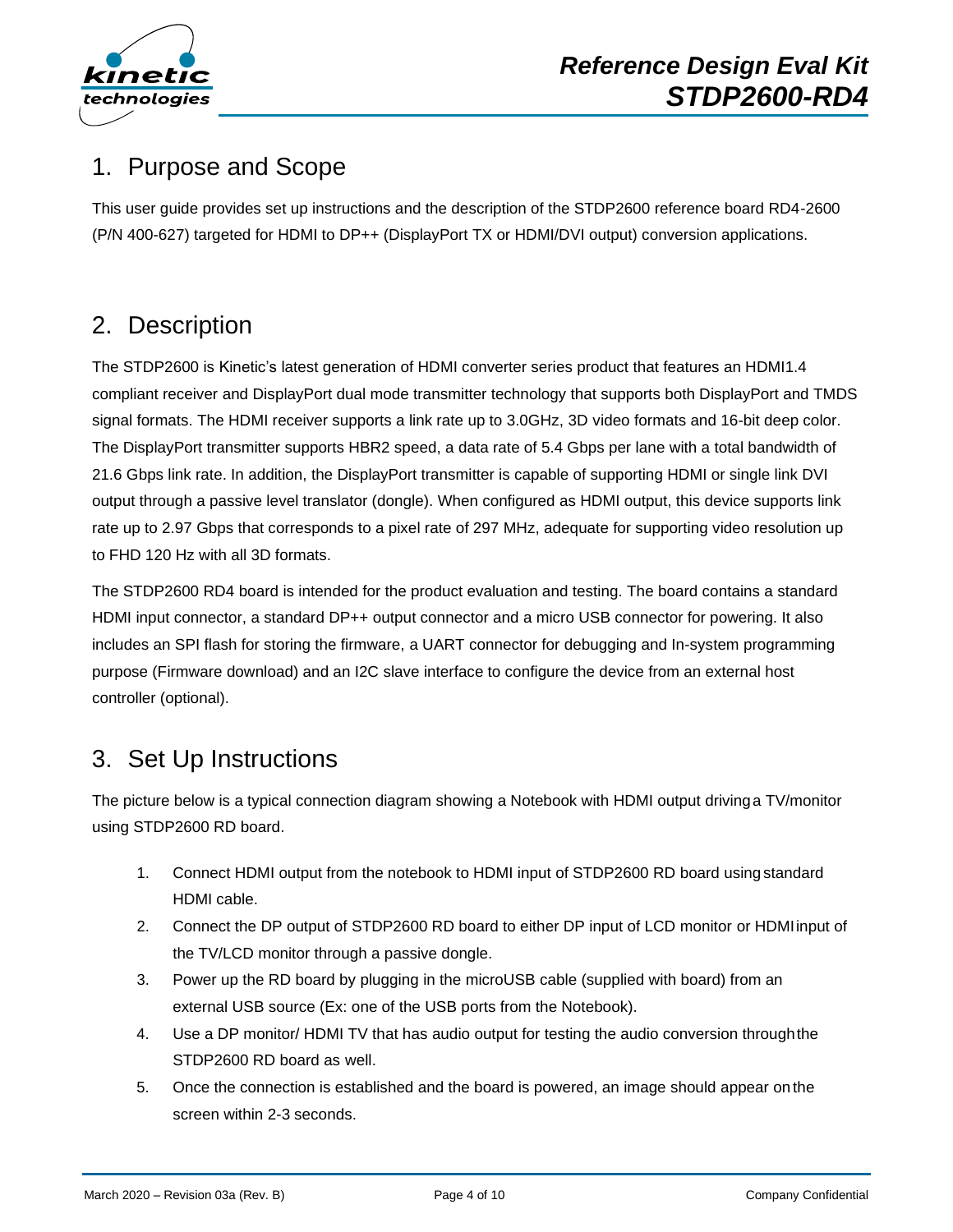



**Figure 1. Connection Set Up**

#### <span id="page-4-0"></span>4. Diagnosis

If the image does not come up, follow the steps below for diagnosis.

- *Note: The diagnosis requires Kinetic GProbe software and hardware tool. Contact Kinetic forthe GProbe software and board.*
	- 6. Install the Kinetic GProbe diagnostic tool on a Windows OS based PC/NB and set the baud rate to 115,200.
	- 7. Connect GProbe board to the serial port (or USB port if using USB version of Gprobe board) of the computer.
	- 8. Connect the other end of the GProbe board to UART connector (CN502) on the STDP2600 RD board using 4-wire cable (part of the GProbe board). Note: CHECK the POLARITY while connecting the cable; Pin 1 is marked on the board. The 4-wire cable connection from CN502to GProbe board is 1 to 1.
	- 9. Hit the Reset button on the board (RESET SW501). You will see Firmware version and date of firmware in the GProbe window. This indicates the DP Receiver IC is functional. If the message does not appear, reprogram the SPI flash using the ISP method described in the GProbe user guide.
	- 10. Using an oscilloscope, check the video input and output from the STDP2600 RD board.

*Note: Refer to the STDP2600 datasheet for pin-out descriptions.*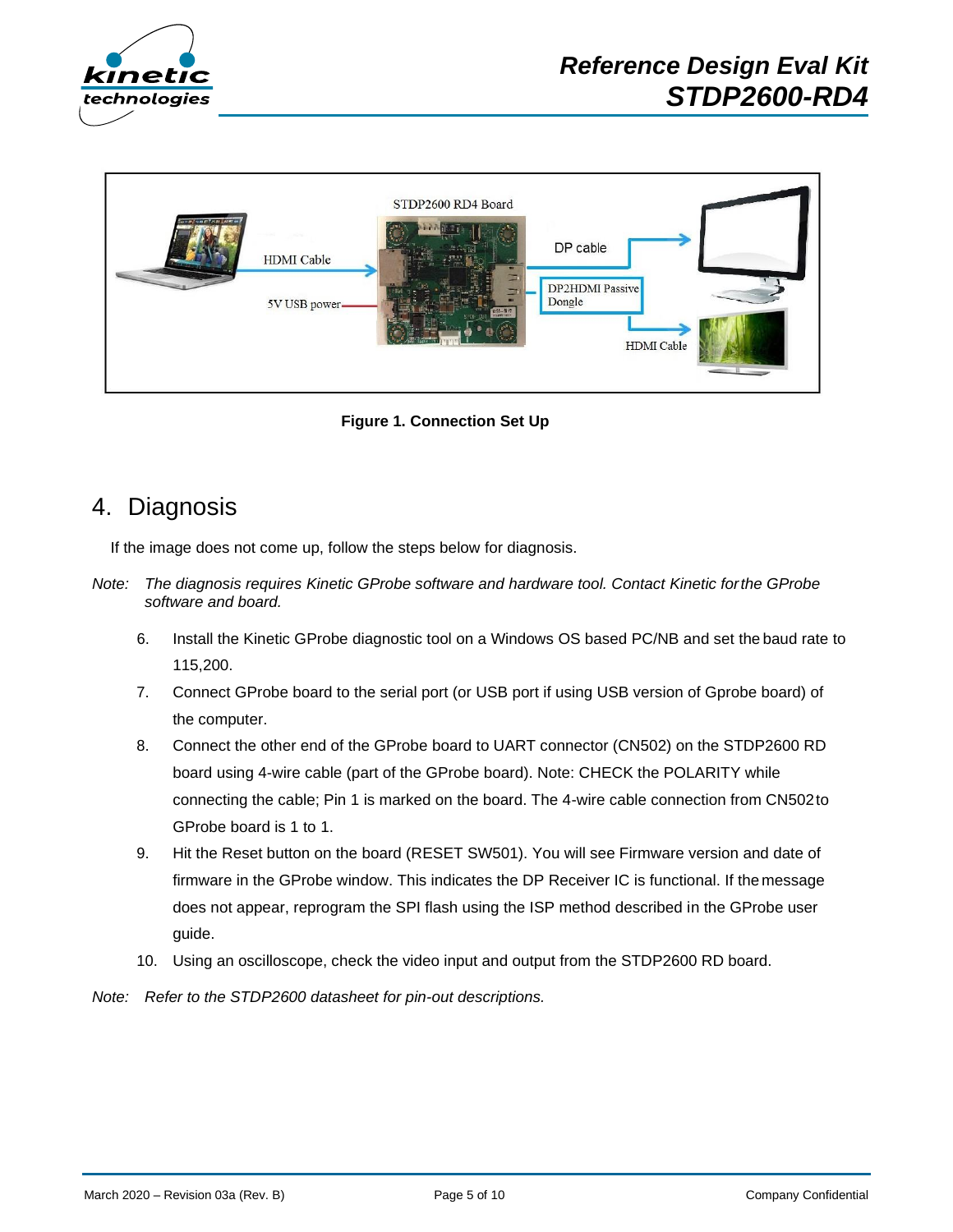

#### <span id="page-5-0"></span>4.1. In-System Programming (ISP)

The STDP2600 RD board uses SPI Flash to store the firmware. For new firmware upgrade, following method is recommended.

ISP through UART connector: Allows programming of the SPI Flash through UART (CN502) connector. This requires GProbe board and GProbe software tool from Kinetic. Also contact Kinetic for the latest binary file.

# <span id="page-5-1"></span>5. Board Description

#### <span id="page-5-2"></span>5.1. Connection Diagram



**Figure 2. Connection Diagram**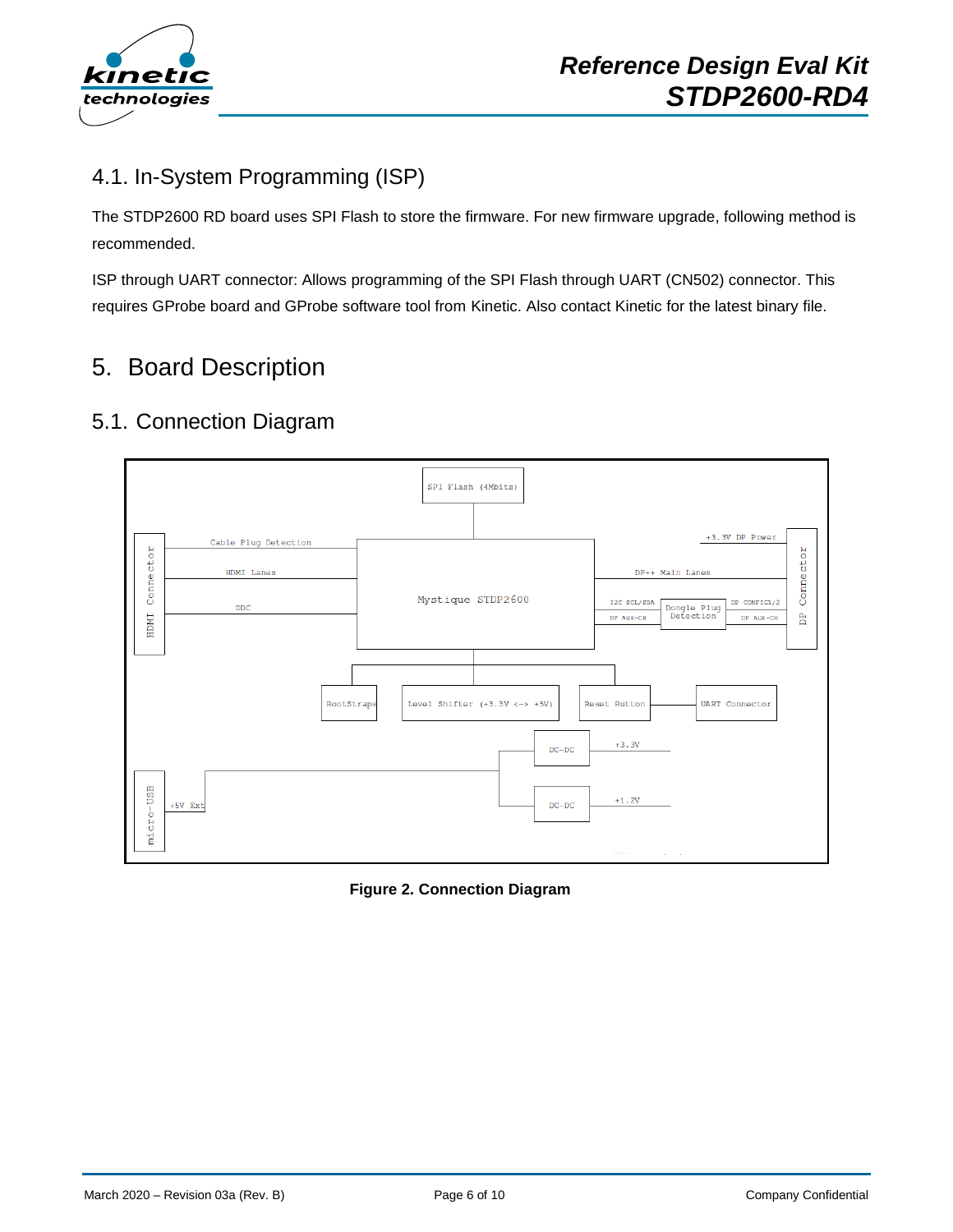

#### <span id="page-6-0"></span>5.2. Board Picture



**Figure 3. Board Picture**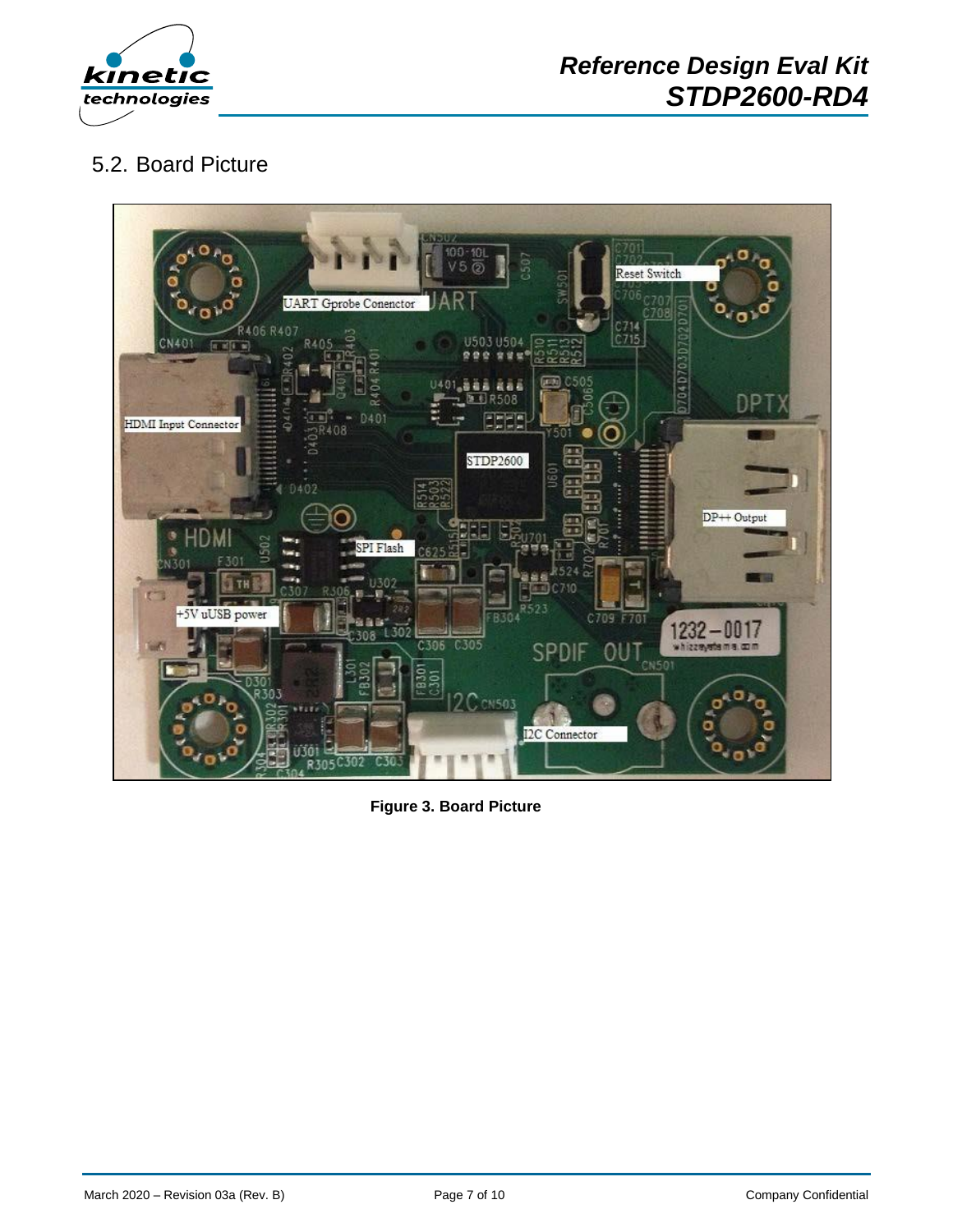

### <span id="page-7-0"></span>5.3. Principal components and Functions

<span id="page-7-1"></span>Below is a summary of all necessary connectors, switches, and other components. Please refer to the latest board schematics for further details.

| Label                            | <b>Description</b>                                                                                                                                                                                                                                                                                                                                                 | Ref des                |
|----------------------------------|--------------------------------------------------------------------------------------------------------------------------------------------------------------------------------------------------------------------------------------------------------------------------------------------------------------------------------------------------------------------|------------------------|
| Power<br>Input<br>$(+5 V, uUSE)$ | Input 5V, down conversion to 3.3 V, and 1.2 V. This board<br>uses an LDO [low-dropout] for 3.3 V and 1.2 V. Note the<br>analog and digital supplies (3.3A and 3.3D or 1.2A and<br>1.2D) are isolated using ferrite beads.                                                                                                                                          | CN301                  |
| STDP2600                         | Kinetic HDMI1.4 to DP++ (Dual Mode TX)                                                                                                                                                                                                                                                                                                                             | U601                   |
| <b>HDMI</b> Input                | <b>HDMI</b> input connector                                                                                                                                                                                                                                                                                                                                        | CN401                  |
| Dual Mode TX                     | DP++ output connector                                                                                                                                                                                                                                                                                                                                              | <b>CN701</b>           |
| SPI Flash                        | The board includes an SPI Flash of 4 MB to hold the<br>firmware. The SPI Flash can be programmed (ISP) through<br>UART interface.                                                                                                                                                                                                                                  | U502                   |
| S/PDIF Output<br>Not populated   | Single wire S/PDIF output signal. Can route the encoded<br>audio through SPDIF audio port                                                                                                                                                                                                                                                                          | CN501<br>Not Populated |
| Host Interface<br>(12C)          | Host Interface (I2C): This is a provision to access the<br>STDP2600 device from an external host controller through<br>the Host Interface (I2C port) connection.                                                                                                                                                                                                   | <b>CN503</b>           |
| <b>UART</b><br>(GProbe)          | GProbe Interface (+3.3 V logic): GProbe connector that<br>connects to the STDP2600 UART port for communication<br>with external PC sources for debug purposes. The Kinetic<br>GProbe tool (software) and PC interface board together<br>create a debug environment for device debug and firmware<br>update. The GProbe interface is also used for ISP<br>purposes. | CN502                  |
| Reset                            | Reset Button, when pressed, triggers a system reset<br>through the internal reset circuitry. The reset button is used<br>for system reset and debugs purposes                                                                                                                                                                                                      | SW501                  |
| <b>LED</b>                       | Single LED for indicating the power on status.                                                                                                                                                                                                                                                                                                                     | D301                   |
| Crystal                          | A crystal of 27 MHz.                                                                                                                                                                                                                                                                                                                                               | Y501                   |
| <b>ESD Diodes</b>                | ESD protection diodes for HDMI and DisplayPort signal<br>(main lanes, AUX and HPD line). The board implements<br>low cost ESD diodes.                                                                                                                                                                                                                              |                        |

**Table 5.3-1. Principal Components and Functions**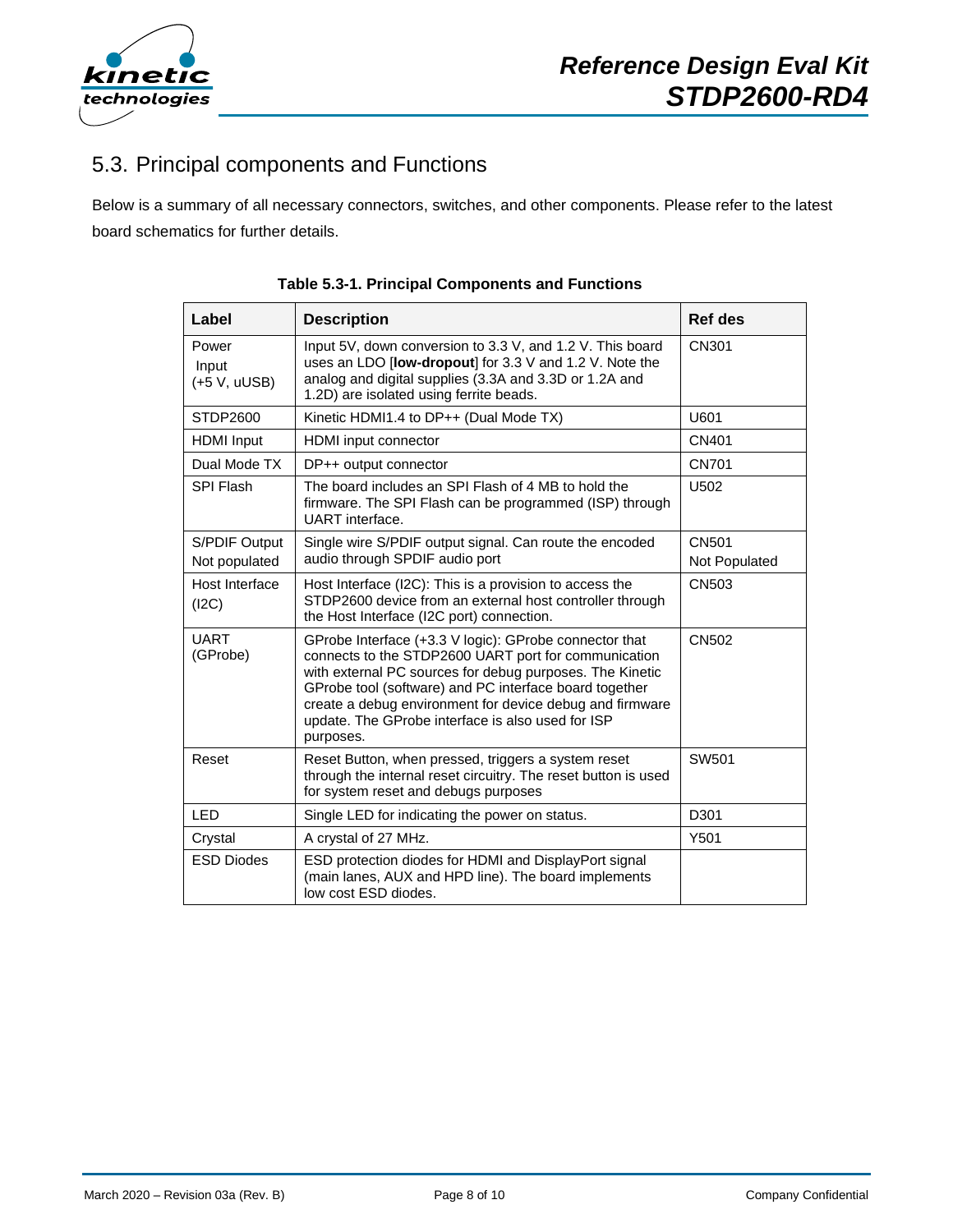

#### <span id="page-8-0"></span>5.4. Connector Descriptions

The STDP2600 RD board has the following connectors. The locations of these connectors are shown in the above board picture.

**CN301** – +5V DC 2.5A Power Input uUSB connector

**CN501** – I2C Host interface (4x1 pin keyed header)

| Pin 1            | NC.                 |
|------------------|---------------------|
| Pin 2            | I <sub>2C</sub> SCL |
| Pin <sub>3</sub> | I2C SDA             |
| Pin 4            | GND                 |

**CN502** – UART (GProbe) Interface (4x1 pin keyed header)

| Pin 1            | $+5V$          |
|------------------|----------------|
| Pin <sub>2</sub> | <b>UART TX</b> |
| Pin 3            | UART RX        |
| Pin 4            | GND            |

**CN401** – HDMI Receiver pin out details are shown below.

| Pin 1            | HDMI RX2+ |
|------------------|-----------|
| Pin <sub>2</sub> | GND       |
| Pin <sub>3</sub> | HDMI RX2- |
| Pin 4            | HDMI RX1+ |
| Pin <sub>5</sub> | GND       |
| Pin 6            | HDMI RX1- |
| Pin 7            | HDMI_RX0+ |
| Pin 8            | GND       |
| Pin 9            | HDMI RX0- |
| <b>Pin 10</b>    | HDMI RXC+ |
| <b>Pin 11</b>    | GND       |
| <b>Pin 12</b>    | HDMI RXC  |
| <b>Pin 13</b>    | HDMI CEC  |
| <b>Pin 14</b>    | Reserved  |
| <b>Pin 15</b>    | DDC_SDL   |
| <b>Pin 16</b>    | DDC SDA   |
| <b>Pin 17</b>    | GND       |
| <b>Pin 18</b>    | HDMI +5V  |
| <b>Pin 19</b>    | HDMI_HPD  |